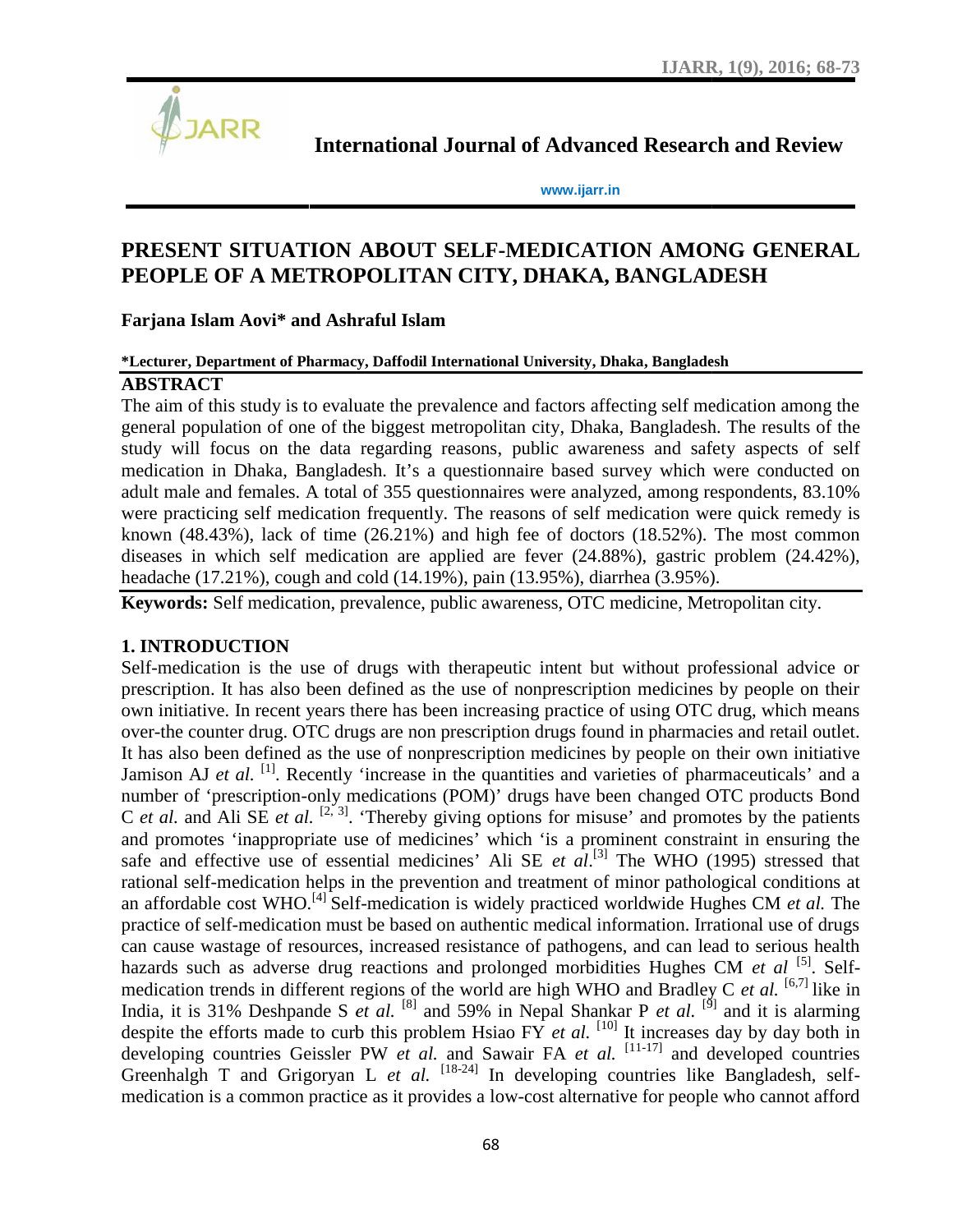the high cost of clinical service and also as many drugs are dispensed OTC without prescription from a registered medical practitioner Hussain S *et al.* [25]. OTC medicines have emerged as drugs of serious misuse across Bangladesh, and other neighboring countries Mudur G  $^{[26]}$ . Along with the common practices of self medication, almost every drug store salesperson is illegally involved in the recommendation and sells of prescription only medicines in Bangladesh Abu Syed Md *et al.*  $[27]$ . In this study evaluation of the prevalence and factors affecting self medication among the general people of Dhaka district, Bangladesh has been performed.

# **2. MATERIALS AND METHODS**

## **2.1 Study Design**

The study was a questionnaire based survey carried out from May 2016 to June 2016. The samples were selected randomly among the general population of Dhaka city including modern residential area as well as slums. A questionnaire was developed based on the parameters related to the awareness of adoption of self medication of drugs. The questionnaire consisting of both open ended and close-ended items was prepared. A briefing given about the nature of the study, and the procedure of completing the questionnaire was explained. For the purpose of the study, certain operational/medical terms were explained to the participants. Total 355 were given the questions among them 346 of them actively answered the questions. Rest of them answer incompletely hence data of 346 were considered and rest were excluded.

## **2.2 Questionnaires**

A questionnaire was prepared which contains three parts. The first part includes participant's demographic information like, name, age, sex and educational qualification. Second part of the questionnaire contains information about the reason behind self medication, conditions in which they adopt self medication, awareness of side effects of self medication, preference of any particular pharmaceutical company's medicine, source of the drug's information like from doctor, previous prescription, retailer seller etc. and effectiveness of self medication.

#### **2.3 Ethical Considerations**

Careful consideration was given to ethical issues in the design of the study. The objective of the study was explained and confidentiality ensured to the participants.

# **3. RESULTS**

# **3.1 Demographic data of the participants**

The total number of questionnaires distributed was 355 and 346 completed forms were collected. This resulted in a response rate of 97.46%. There were 46.48% male and 53.52% female. Demographic data including age, sex and level of education of the respondents are shown in Table 1.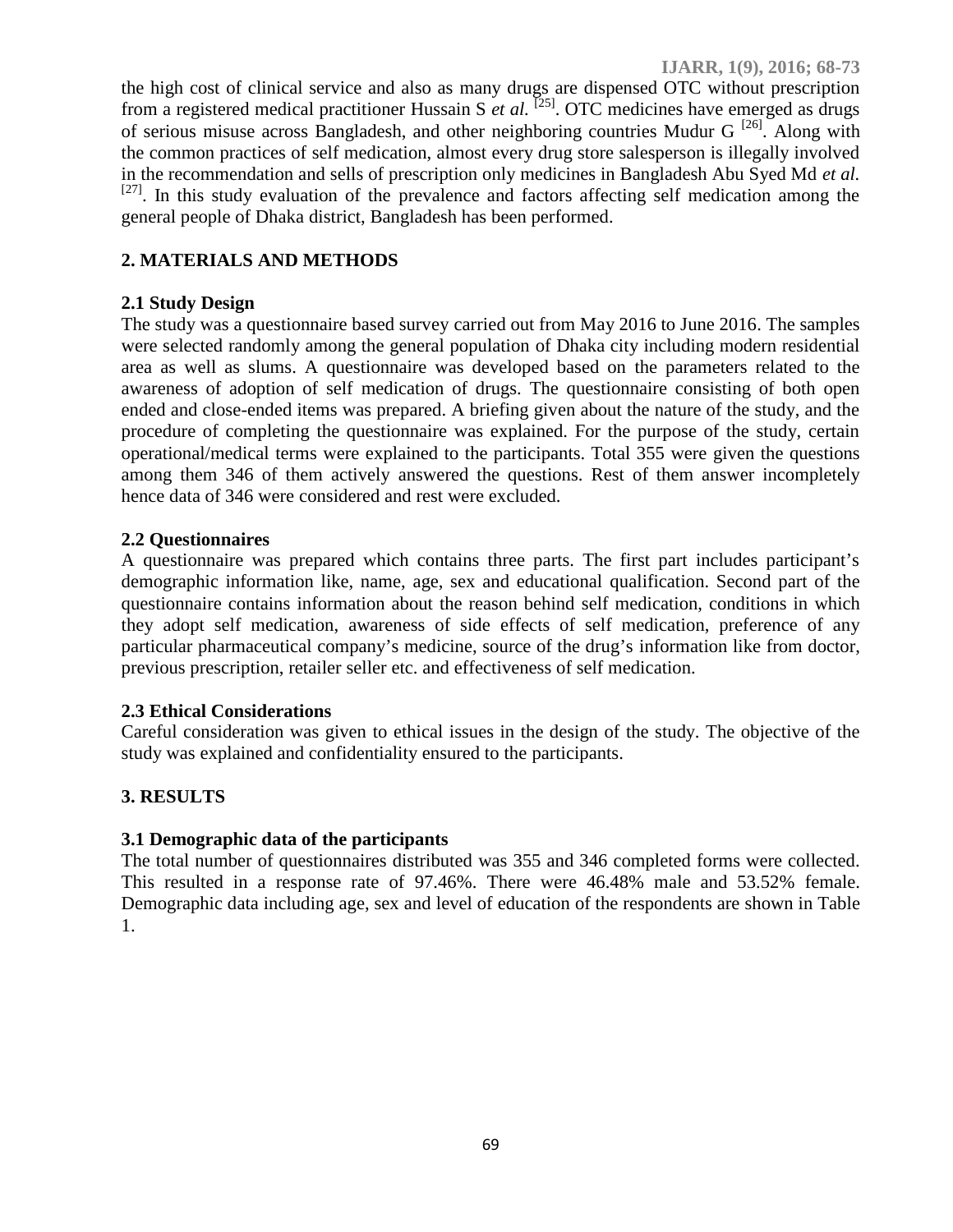| Table 1. Demographic enaracteristics of respondents |                     |            |
|-----------------------------------------------------|---------------------|------------|
| <b>Sex</b>                                          | <b>Number of</b>    | Percentage |
|                                                     | <b>Participants</b> |            |
| Male                                                | 165                 | 46.48%     |
| Female                                              | 190                 | 53.52%     |
| Age                                                 | <b>Number</b>       | Percentage |
| $10 - 20$                                           | 67                  | 18.86%     |
| 20-30                                               | 157                 | 44.23%     |
| 30-40                                               | 46                  | 12.96%     |
| $40 - 50$                                           | 42                  | 11.83%     |
| 50-60                                               | 29                  | 8.17%      |
| 60-70                                               | 9                   | 2.54%      |
| 70-80                                               | $\overline{4}$      | 1.13%      |
| 80-90                                               | $\theta$            | 0%         |
| 90-100                                              | 1                   | 0.28%      |
| <b>Education</b>                                    | <b>Number</b>       | Percentage |
| <b>Below Primary</b>                                | 19                  | 5.35%      |
| Primary                                             | 23                  | 6.48%      |
| Secondary                                           | 70                  | 19.72%     |
| Undergraduate                                       | 189                 | 53.24%     |
| Graduate                                            | 54                  | 15.21%     |

**Table 1: Demographic characteristics of respondents of respondents**

It was also found that 18.86% were between the age group of  $10 - 20$  years, 44.23% were between 20-30 years, 12.96% were between 30 - 40 years, 11.83% were between 40-50 years and 11.84% were = 50 years. The educational background reveals that, among the participants there were 5.35% of below primary, 6.48% of primary, 19.72% secondary, 53.24% of undergraduate level, 15.21% of graduate level. found that 18.86% were between the age group of  $10 - 20$  years, 44.23% were, 12.96% were between 30 - 40 years, 11.83% were between 40-50 years an years. The educational background reveals that, among the participants the

#### **3.2 Self medication Information Self medication Information**

The conditions in which self medication is applied are fever (24.88%), gastric problem (24.42%), The conditions in which self medication is applied are fever (24.88%), gastric problem (24.42%), headache (17.21%), cough and cold (14.19%) pain (13.95%), diarrhea (3.95%), insomnia (1.40%). The reasons for self medication identified are "remedy is already known" (48.43%), "not enough time" (26.21%), "high fee of doctors" (18.52%) and "fear about doctor chamber" (6.84%).



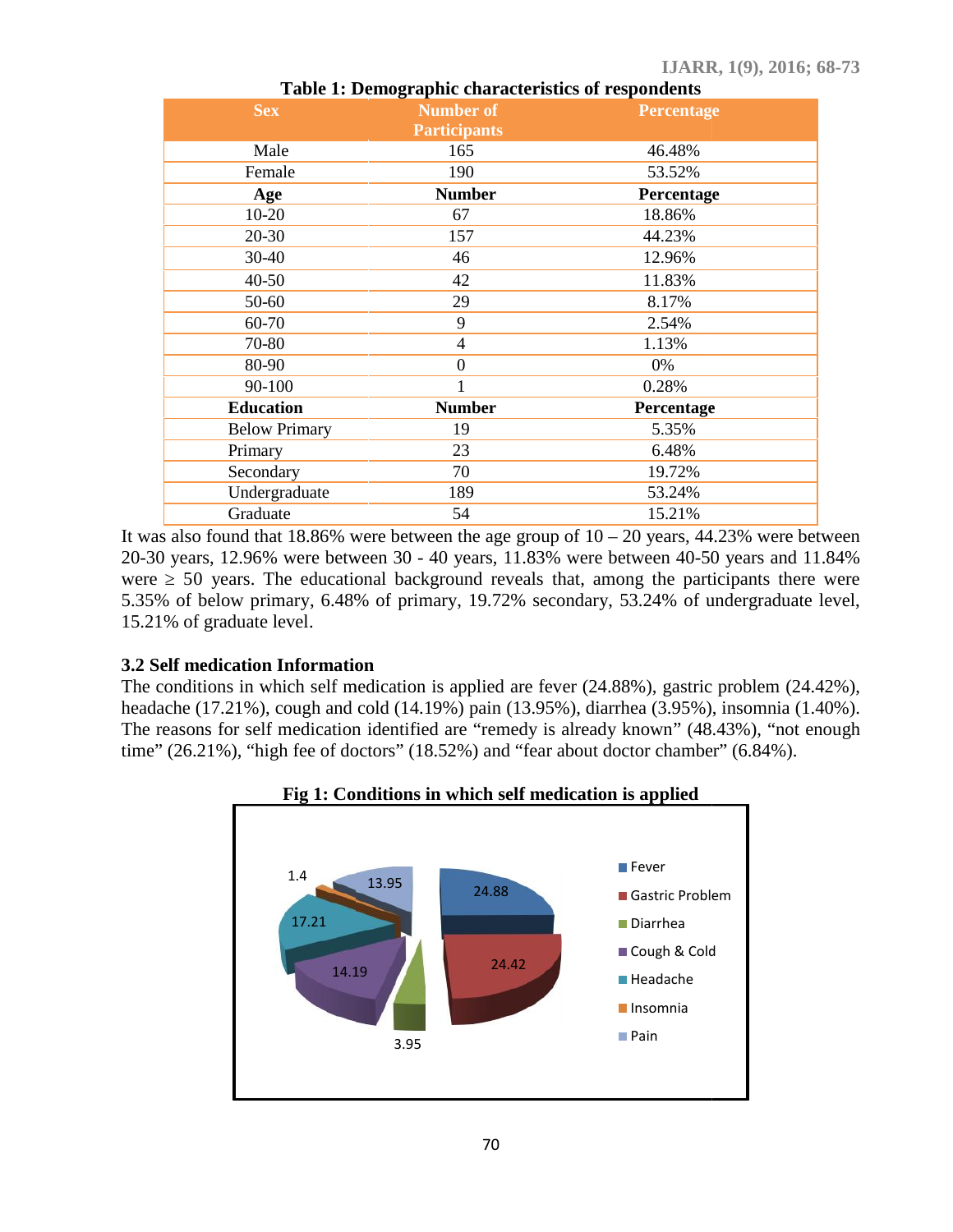The sources of drug information are family members (34.47%), previous prescription (27.64%), retail pharmacy (19.94%) and friends (6.55%).



**Fig 2:** Method of Identifying commonly used drugs

Generally people are acknowledged with these drugs by "brand name" (46.72%), "with the help of shopkeepers" (23.36%), "company names" (16.24%) and "generic names" (13.68%). 48.41% of the participants think self medication is really effective and 39.71% think it is not effective for all diseases. 18.67% of the participants prefer a particular manufacturing company. Only 9.67% of them told about some side effects like heartburn, dizziness etc after taking self medication.

#### **4. DISCUSSION**

In this study 346 people take part and 55.94% people very frequently practice self medication. Among the participants 46.48% are male and 53.52% are female. Shankar *et al.* (2002)<sup>[9, 2]</sup> and Parimi *et al.* (2002)<sup>[29]</sup> also supported the findings in this study that gender was not significantly associated with self-medication. People between the ages of 20-30 years (44.23%) are the major group taking self medicine. 53.45% undergraduate participants practice self medications. Education identified to be a factor influencing self medication which contradicts with the findings of Hafeezullah *et al.* (2014)<sup>[30]</sup>. 50.33% of the respondents check the expiry date of the medicine which must be checked before taking a medicine. Common conditions identified are fever  $(24.88\%)$ , gastric problem  $(24.42\%)$ , headache  $(17.21\%)$ , cough and cold  $(14.19\%)$  and pain (13.95%). Self medication is mostly practiced because major of the participants think that the remedy of the diseases (fever, pain, allergy, headache, heartburn etc) are already known (56%). Another reason which plays an important role in self medication practice are found to be high fee of doctors (18.53%) and the people are finding it difficult to go to the doctors for some common diseases as they have not enough time (26.21%). Major people have come to know about the drugs by the previous doctor's consultation, previous prescription, friends and relatives and retail seller. Most commonly taken drugs are found to be analgesics, antipyretics, antihistamines, anti ulcerative and anti-infective drugs. 29.67% of the people are practicing self medication believe that it effective. 18.67% of the people prefer a particular manufacturing company which is famous and has good reputation in the country. Only 9.67% of the participants has reported side effects like acidity, dizziness etc.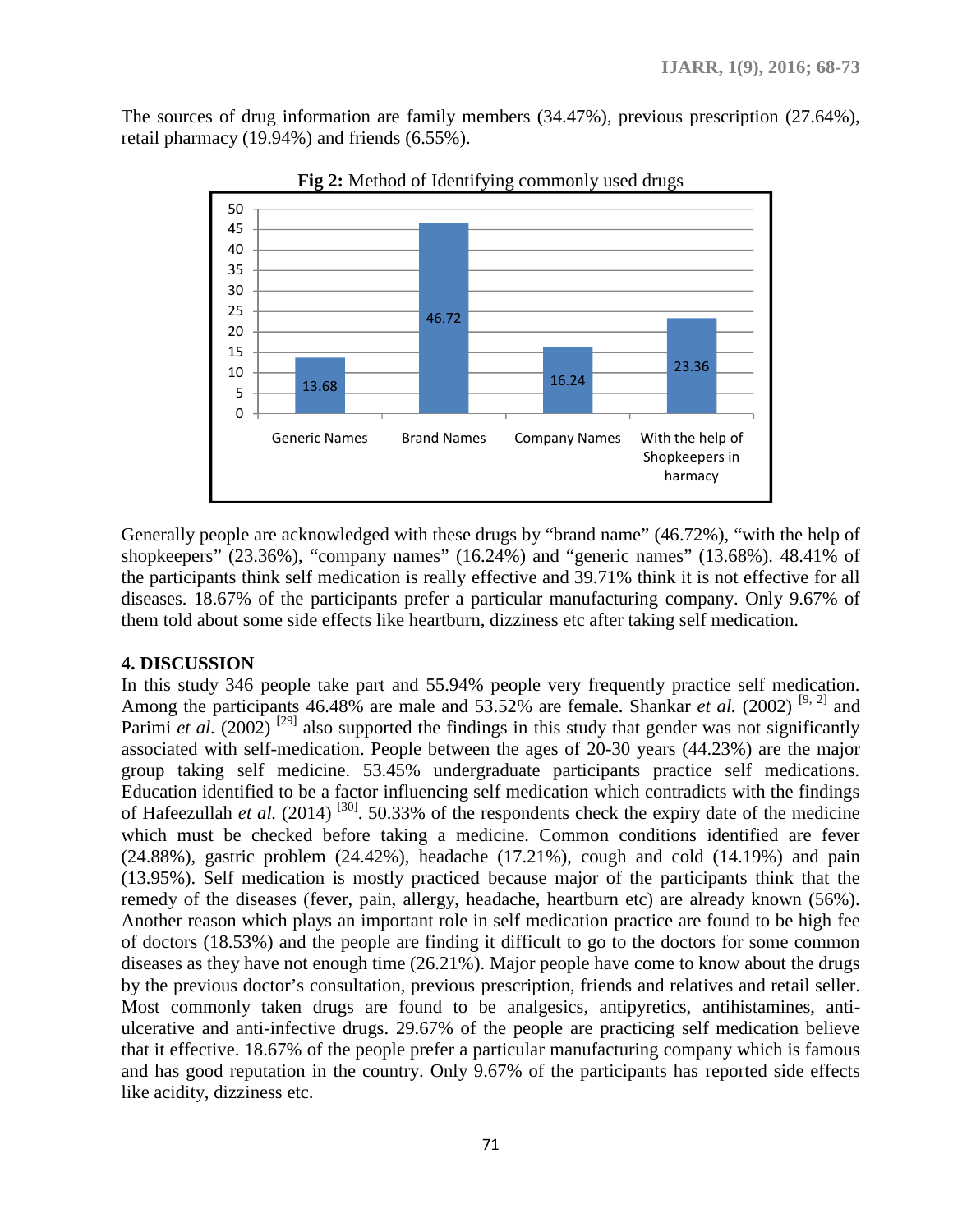# **5. CONCLUSION**

From the study it is evident that self medication is adopted only for the minor ailments as drugs are known to the people from various sources and people use drugs for the quick relief or sometimes doctor's high fee is an obstacle or sometimes people don't have enough time from their busy schedule. But people must be careful before taking drugs without knowing the adverse side effects or reaction in the body. This is an alarming sign as indiscriminate use of allopathic drugs can come out with drug interaction and adverse reaction if the person concerned is using some other drugs on regular basis. This kind of practice may be perilous to pregnant ladies, children and geriatrics patients. Public awareness need be increased about the drug safety.

## **6. REFERENCES**

1. Jamison AJ, Kielgast PJ, Hoek AJM, Reinstein JA. Responsible Self- Medication. Joint Statement by the International Pharmaceutical Federation and World Self- Medication Industry, 1999.

2. Bond C. POM To P - Implications for Practice Pharmacists. Prim Care Pharm 2001; 2:5 7.

3. Ali SE, Ibrahim MIM, Palaian S. Medication storage and self medication behaviour amongst female students in Malaysia. Pharmacy Practice Available from: 2010; 8(4):226-232.

4. WHO. Report of the WHO Expert Committee on National Drug Policies. Geneva, Edn 1, 1995.

5. Hughes CM, McElnay JC, Fleming GF. Benefits and risks of self-medication. Drug Saf. 24; 2001:1027-37.

6. WHO. The role of the pharmacist in self-care and selfmedication. Report of the 4th WHO Consultative Group on the role of the pharmacist in health care system, 1998.

7. Bradley C, Blenkinsopp A. Over the counter drugs. The future for self medication. BMJ: Br. Med J 1996; 312(7034):835.

8. Deshpande S, Tiwari R. Self medication-a growing concern. Indian J. Med. Sci. 1997; 51(3):93.

9. Shankar P, Partha P, Shenoy N. Self-medication and nondoctor prescription practices in Pokhara valley, Western Nepal: a questionnaire-based study. BMC Family Practice 2002; 3(1):17.

10. Hsiao FY, Jen-Ai Lee MS, Hsiang-Yin C. Survey of medication knowledge and behaviors among college students in Taiwan. Am J Pharm Edu 2006; 70(2):1-7.

11. Geissler PW, Nokes K, Prince RJ, Odhiambo RA, Aagaard-Hansen J, Ouma JH. Children and medicines: self-treatment of common illnesses among Luo schoolchildren in western Kenya. Soc Sci Med 2000; 50(12):1771-1783.

12. Parimi N, Pereira LMP, Prabhakar P. Caregivers' practices, knowledge and beliefs of antibiotics in paediatric upper respiratory tract infections in Trinidad and Tobago: a cross sectional study. BMC Family Practice 2004; 5(1):28.

13. Awad A, Idris E, Lloyd M, Lukman T. Self-medication with antibiotics and antimalarials in the community of Khartoum State, Sudan. J Pharm Pharm Sci 2005; 8(2):326-331.

14. Souza LAF da, Silva CD, Ferraz GC, Sousa FA, Pereira LV. The prevalence and characterization of selfmedication for obtaining pain relief among undergraduate nursing students. Revista latino-americana de enfermagem 2011; 19(2):245-251.

15. Volpato DE, Souza BV de, Dalla Rosa LG, Melo LH, Daudt CA, Deboni L. Use of antibiotics without medical prescription. Br J Infect Dis 2005; 9(4):288-291.

16. Azzam–Al SI, Husein-Al BA, Alzoubi F, Masadeh MM, The Pharma Innovation Journal Mohammad A, Al-Horani S. Self-medication with antibiotics in Jordanian population. Int J Occup Med Environ Health 2007; 20(4):373-380.

17. Sawair FA, Baqain ZH, Abu Karaky A, Abu Eid R. Assessment of self-medication of antibiotics in a Jordanian population. Med Princ Pract 2009; 18(1):21-25.